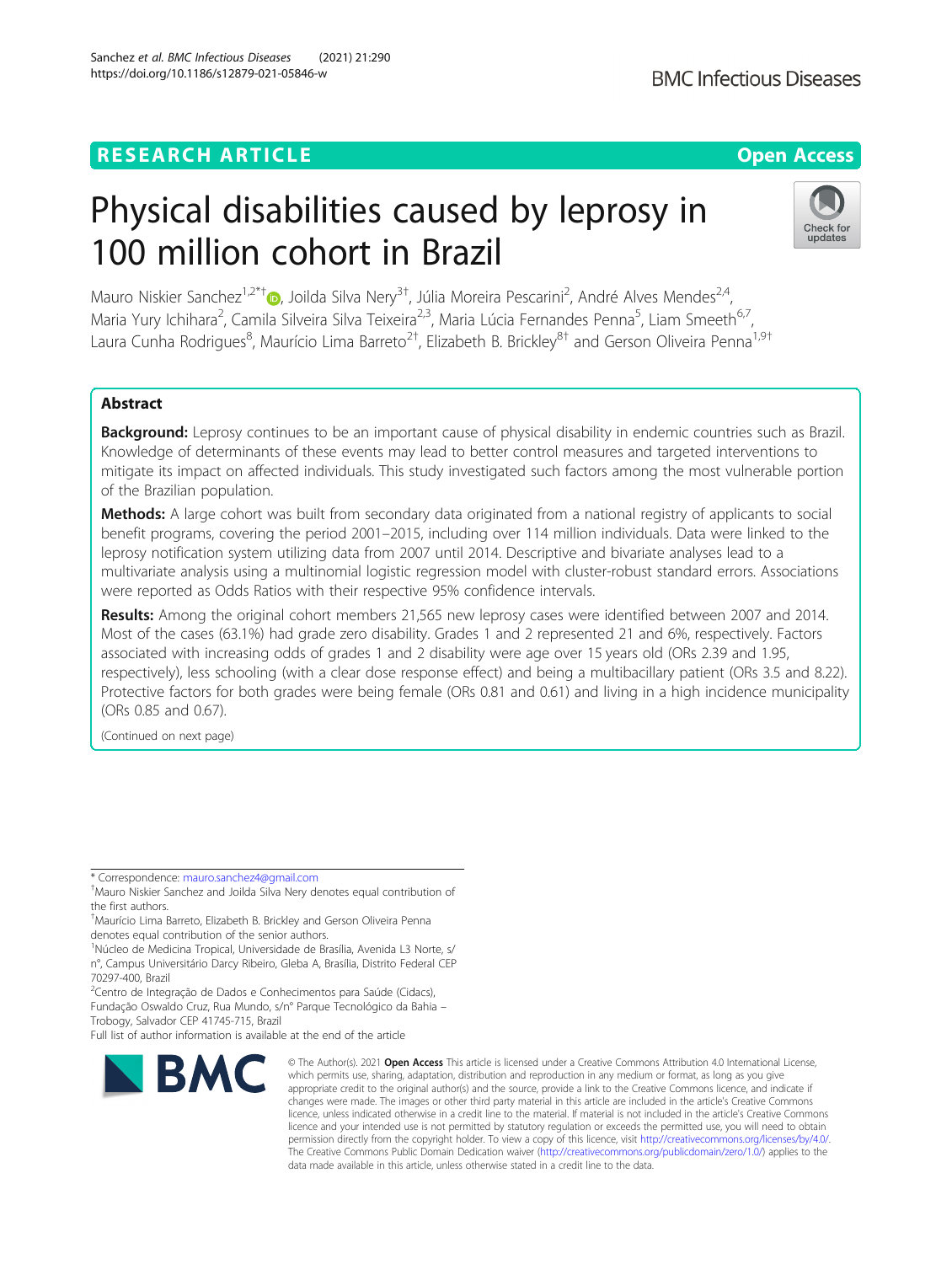# (Continued from previous page)

**Conclusions:** The findings suggest that the developing of physical disabilities remains a public health problem which increases the burden of leprosy, mainly for those with severe clinical features and worse socioeconomic conditions. Early diagnosis is paramount to decrease the incidence of leprosy-related disability and our study points to the need for strengthening control actions in non-endemic areas in Brazil, where cases may be missed when presented at early stages in disease. Both actions are needed, to benefit patients and to achieve the WHO goal in reducing physical disabilities among new cases of leprosy.

Keywords: Physical disabilities, Leprosy, Socioeconomic factor, Brazil

# Background

Chronic infections with Mycobacterium leprae have the potential to cause lasting nerve damage and physical disabilities [[1,](#page-9-0) [2\]](#page-9-0). Among patients with leprosy, physical disabilities arise as a result of late diagnosis and/or insufficient treatments. The incidence of leprosy-related disabilities among newly detected cases is, therefore, an important indicator of gaps in population-level leprosy control strategies. Leprosy cases are classified as: Grade 0 disability (G0D), when muscle strength and sensitivity of these segments are preserved; Grade 1 (G1D), when there are decreased muscle strength and/or decreased sensitivity; and Grade 2 (G2D), when there are visible deformities in the hands, feet, and/or eyes [[3,](#page-9-0) [4\]](#page-9-0).

As part of the 2016–2020 Global Leprosy Strategy, the World Health Organization (WHO) has set a target of reducing the rate of newly diagnosed leprosy patients with G2D to less than 1 per million population [\[4](#page-9-0)]. In Brazil, a country with a high leprosy new case detection rate (13.7/100,000 population in 2018), the National Leprosy Disease Program has similarly prioritized reducing the rate of diagnosis with G2D as a primary goal. From 2012 to 2016, the mean rate of leprosy new case detection with G2D in Brazil was 10.5 per 1 million inhabitants, with an average of 2042 people diagnosed annually with leprosy-related G2D in this period [[5\]](#page-9-0). In the last decades, Brazil has adopted extensive public health measures to improve the assessment and prevention of leprosy-related physical disabilities [\[6](#page-9-0)]. Nevertheless, a systematic review conducted by Vieira et al. (2018) [\[7](#page-9-0)], indicates that the proportion of leprosy cases presenting disability among children < 15 years remains high in Brazil, reflecting active transmission and challenges for case detection.

Although there have been large-scale studies in Brazil studying the social determinants of leprosy incidence and treatment default [\[8](#page-9-0), [9\]](#page-9-0), risk factors for leprosyassociated disability at the time of diagnosis remain scarcely investigated. In Brazil, there are problems related to underdiagnosis and underreporting of new cases of leprosy, which have had a major impact on the ability to plan control activities for the disease. In addition, primary health services face difficulties in monitoring patients after completing treatment and monitoring disabilities. Using nationwide linked data from the 100 Million Brazilian Cohort, this study used large-scale data to identify risk factors for having leprosy-related physical disabilities at the time of diagnosis.

# Methods

# Study design and data source

The 100 Million Brazilian Cohort [[10,](#page-10-0) [11\]](#page-10-0) was built by linking health and administrative records of individuals registered in the Cadastro Único para Programas Sociais (CadÚnico), a national registry for social assistance programs in the country. This database was created at the Centro de Integração de Dados e Conhecimentos para Saúde at Oswaldo Cruz Foundation (Cidacs, Salvador, Bahia, Brazil) and is part of the Center's mission to evaluate the impact of social determinants and policies on health. The cohort includes administrative records from over 114 million individuals who applied for social assistance between 2001 and 2015.

As previously described [[8,](#page-9-0) [9,](#page-9-0) [12,](#page-10-0) [13\]](#page-10-0) the data from the 100 Million Brazilian Cohort was then linked to leprosy notification records in the national notifiable disease system, Sistema de Informação de Agravos de Notificação, SINAN-leprosy.

# Settings and participants

The study population for this investigation included members of the 100 Million Brazilian Cohort followed from January 1st 2007 until December 31st 2014. Cohort members were excluded if they: (i) were diagnosed with leprosy prior to registration in CadÚnico, (ii) belonged to family units with no member aged over 15 years (i.e., children registered separately from their families), (iii) had less than 1 day of follow-up, (iv) were relapsed leprosy cases or (v) did not have information on grade of disability at diagnosis.

# Outcome and exposures

For this study, the primary outcome was the detection of physical disabilities caused by leprosy, classified as grade 0 (G0D), grade 1 (G1D) or grade 2 (G2D).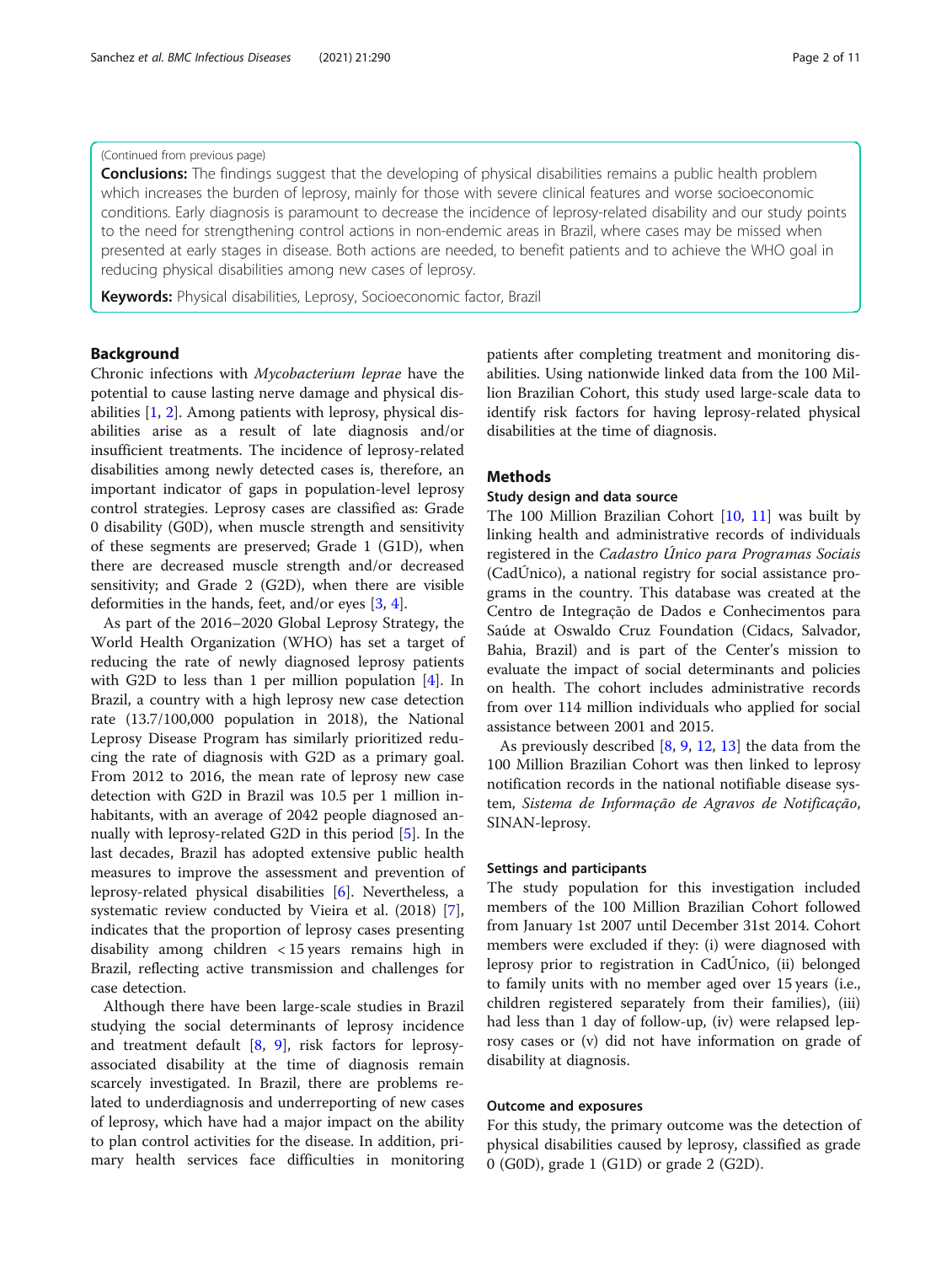Exposure variables were related to individual socioeconomic indicators (i.e., sex, age, self-identified race/ethnicity, literacy, schooling, and employment status) and household living conditions (i.e., household density, housing materials, water source, electricity source, sewage disposal, and waste disposal). For individuals under 18 years old, education and employment were reported as the education level and employment status of the head of the family (here defined as the oldest member of the family).

Geographic exposures included Brazilian region of residence, urbanicity (urban or rural), and residence in a 'high-burden cluster'. The definition of clusters of higher incidence was the one used by Penna et al. (2009) [\[14](#page-10-0)], based on epidemiological data of Brazil from 1980 until 2007. These clusters were defined as 29 spatial clusters comprising 789 municipalities and were devised to facilitate decision-making for leprosy control across the country. Although these were defined more than 10 years ago, a recent study  $[15]$  $[15]$  analyzed the spatial distribution of leprosy in selected endemic regions of the country comparing the periods 2001–2003 versus 2010–2012 and concluded that there is significant overlap of clusters comparing both time periods.

Clinical exposures included the operational classification of leprosy (i.e., paucibacillary or multibacillary [PB or MB]) and the number of skin lesions.

#### Statistical analysis

Descriptive analysis was performed to assess the distribution of the independent variables, followed by bivariate analysis with the outcome (presence of any degree of disability) to assess the strength of association between independent variables and grade of disability at diagnosis. Those with a  $p$ -value less than 0.1 were considered eligible for the multivariate model.

For the multivariate analysis, a multinomial logistic regression model with cluster-robust standard errors (i.e., accounting for familial clustering of covariates) to estimate the adjusted odds ratios (OR) was used, with grade zero disability cases used as the reference category. The adjusted ORs will therefore represent the odds of the outcome (G1D or G2D versus grade zero) associated with that particular category of the independent variable compared to the reference category for the same variable.

All analyses were performed using Stata, version 15.0 (Stata Corp LLC, College Station, Texas, USA).

# Ethics

This study was performed under the international (Helsinki), Brazilian and United Kingdom research regulations and was approved by three Ethics Committees of Research: (i) University of Brasília (1.822.125), (ii)

Instituto Gonçalo Muniz – Fiocruz (1.612.302) and (iii) London School of Hygiene and Tropical Medicine's Research Committee (10580–1).

# Role of funding source

This study was funded by The Medical Research Council (MR/N017250/1), Conselho Nacional das Fundações Estaduais de Amparo à Pesquisa / Economic and Social Research Council / Medical Research Council / Biotechnology and Biological Sciences Research Council / Conselho Nacional de Desenvolvimento Científico e Tecnológico / Fundação de Apoio à Pesquisa do Distrito Federal (CONFAP/ESRC/MRC/BBSRC/CNPq/FAPDF) – Doenças Negligenciadas, (Number 193.000.008/2016), and the Wellcome Trust (202.912/B/16/Z). The funders of the study had no role in the design, data collection, analysis, interpretation, or writing the article.

# Results

The study population included 21,565 new leprosy cases detected in Brazil between 2007 to 2014 (Fig. [1](#page-3-0)). At the time of diagnosis, 15,095 (63.1%) cases had G0D, while grades 1 and 2 represented 21% (5026) and 6% (1444), respectively. In the multivariate model, 16,376 cases were included, as missing values for some variables prevented a number of cases from being included.

Newly detected leprosy cases had a mean age of 37.6 years old (SD 19.5), varying by the grade of disability (G0D 34.9; G1D 43.4; G2D 45.7) (Table [1\)](#page-4-0). Overall, 49.6% of the leprosy cases were female, 72.1% was identified as mixed race ("pardo"), 79.3% were literate and 60.7% had up to 5 years of education, and 50.9% were unemployed or unemployed but currently studying. Although 81.8% earned up to 0.5 minimum wage, 11.3% reported no source of income. Most of the leprosy cases lived in urban areas (79.5%) and in the Northeast (40.4%) and the North (23.6%) regions. The greater proportion of the cases lived in municipalities that belonged to the epidemiologically-defined high incidence clusters (63.8%). Also, 69.3% of the cases lived in brick or cement-made dwellings, with publicly provided water, garbage collection and electricity. However, 67% of them reported using a homemade tank as a sewage disposal system. There were more MB cases than PB (59.2% vs 40.8%) at time of diagnosis (Table [1\)](#page-4-0).

In multivariate analysis, the odds of G1D were higher among leprosy cases aged over 15 years (OR 2.39; 95%CI 2.06–2.77), as well as among those with lower levels of education – no education/pre-school (OR 1.64; 95%CI 1.40–1.93), 1–5 years of education (OR 1.48; 95%CI 1.28–1.70), and 6–9 years of education (OR 1.28; 95%CI 1.10–1.48), unemployed (OR 1.19; 95%CI 1.06–1.32) and living in rural areas (OR 1.14; 95%CI 1.04–1.26) (Table [2\)](#page-7-0). Cases with MB leprosy (OR 3.50; 95%CI 3.13–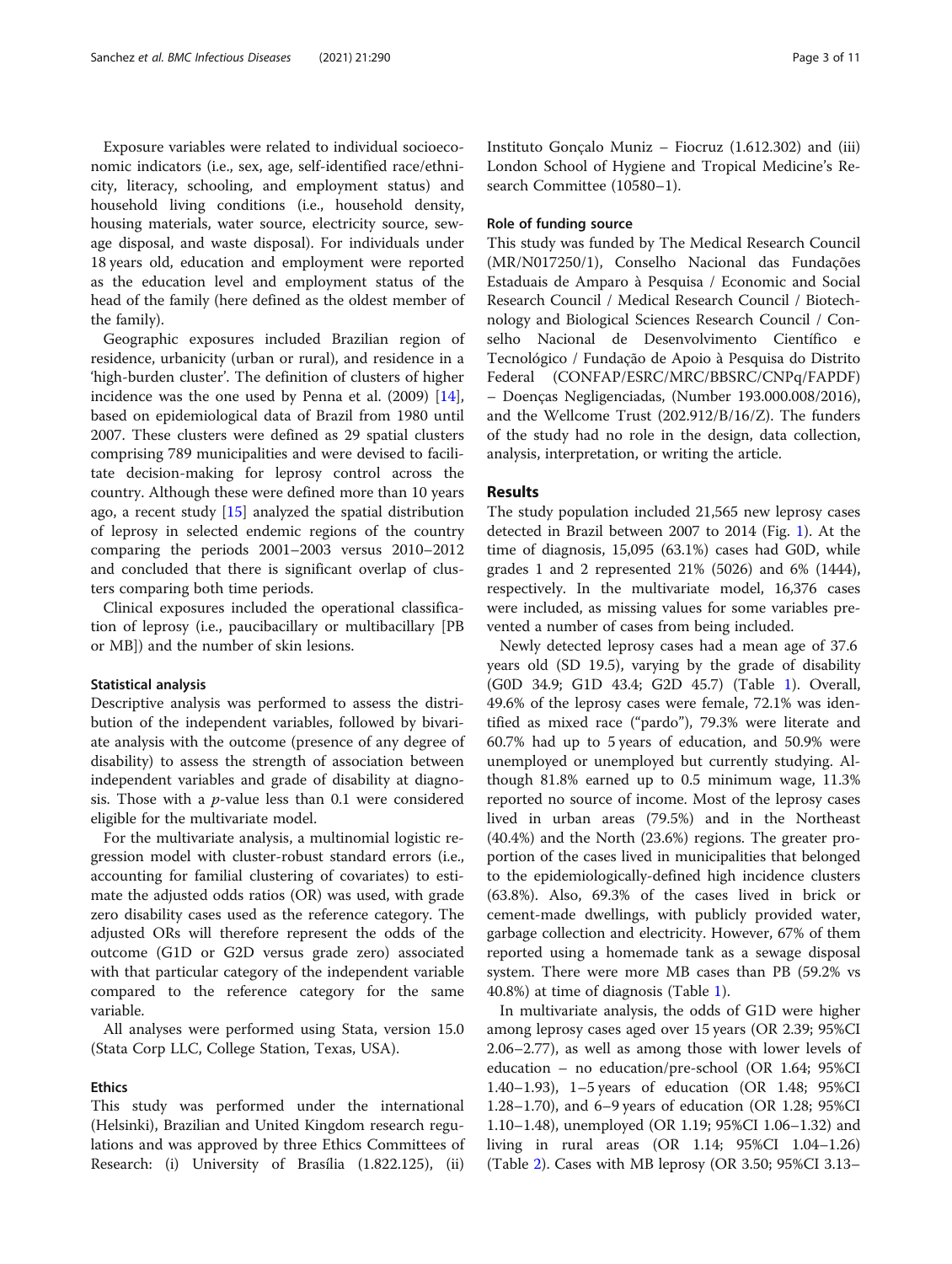<span id="page-3-0"></span>

3.92) and with lesions (OR 1.12; 95%CI 1.02–1.24) were also more likely to have G1D. Factors that showed to be protective against G1D included being female (OR 0.81; 95%CI 0.75–0.88), increased household density (> 1 inhab/romm – OR 0.79; 95%CI 0.71–0.88) and living in a high-incidence cluster municipality (OR 0.85; 95%CI 0.78–0.93) (Table [2\)](#page-7-0).

For G2D, the model showed similar risk factors to the G1D analysis (Table [2\)](#page-7-0). Both age above 15 years old (OR 1.95; 95%CI 1.51–2.50) and lower levels of education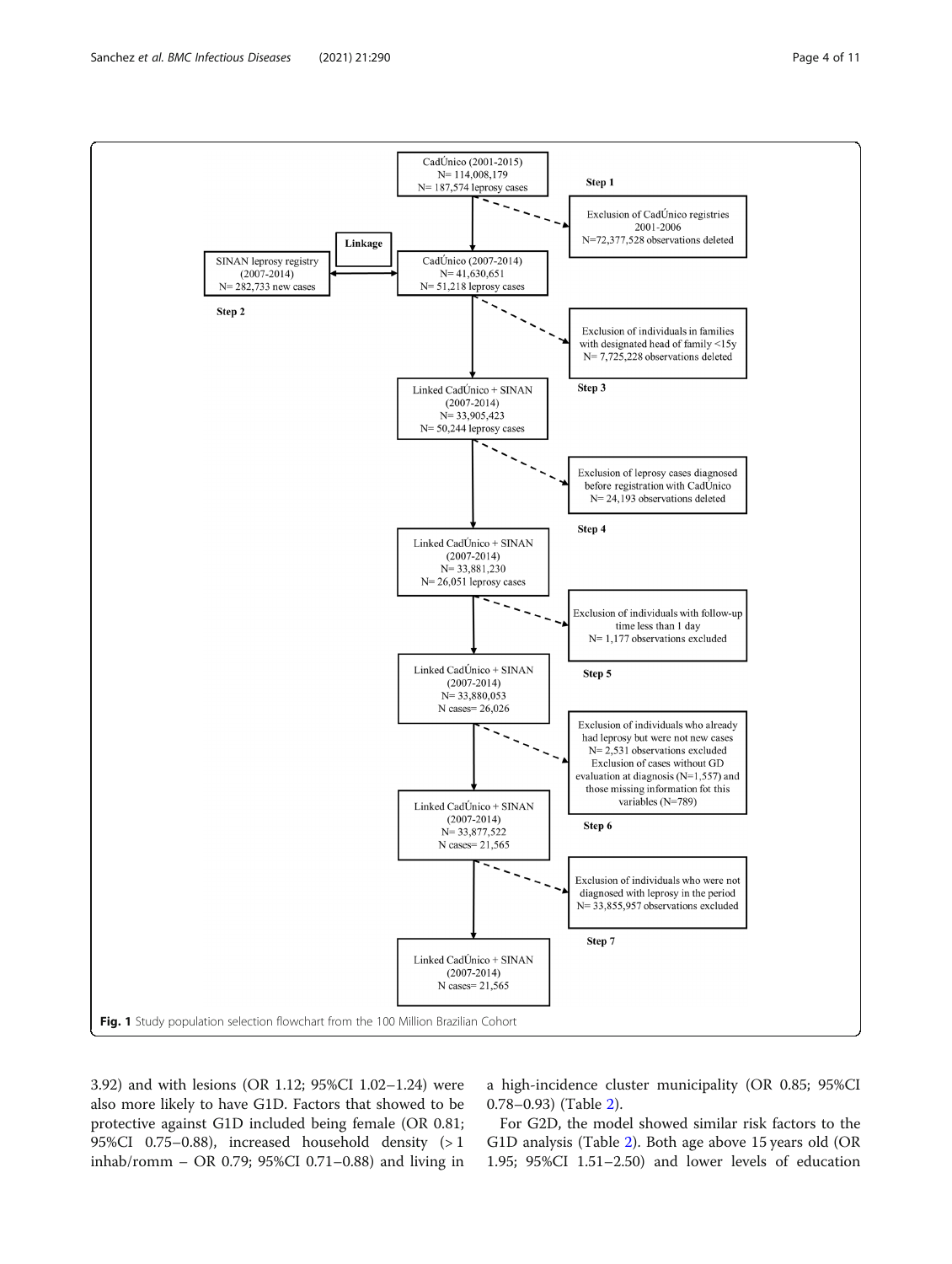# <span id="page-4-0"></span>Table 1 Characteristics of leprosy cases evaluated for physical disabilities. The 100 Million Brazilian Cohort, 2007-2014

| <b>Variables</b>                  | <b>Physical Disabilities</b>         |                                     |                                     | <b>Total</b>        |
|-----------------------------------|--------------------------------------|-------------------------------------|-------------------------------------|---------------------|
|                                   | Grade 0<br>$(N = 15,095)$<br>$n$ (%) | Grade 1<br>$(N = 5,026)$<br>$n$ (%) | Grade 2<br>$(N = 1,444)$<br>$n$ (%) |                     |
|                                   |                                      |                                     |                                     |                     |
|                                   |                                      |                                     |                                     | $n\frac{6}{6}$      |
| <b>Individual characteristics</b> |                                      |                                     |                                     |                     |
| Age (Mean [SD])                   | 34.9 (19.2)                          | 43.4 (18.6)                         | 45.7 (19.0)                         | 37.6 (19.5)         |
| Sex                               |                                      |                                     |                                     |                     |
| Male                              | 6,984 (46.3)                         | 2,915 (58.0)                        | 965 (66.8)                          | 10,864 (50.4)       |
| Female                            | 8,111 (53.7)                         | 2,111 (42.0)                        | 479 (33.2)                          | 10,701 (49.6)       |
| Ethnicity                         |                                      |                                     |                                     |                     |
| White                             | 2,645 (17.9)                         | 1,076 (21.8)                        | 330 (23.2)                          | 4,051 (19.2)        |
| <b>Black</b>                      | 1,178(8.0)                           | 412 (8.4)                           | 132 (9.3)                           | 1,722(8.1)          |
| Asian                             | 49 (0.3)                             | 19(0.4)                             | 1(0.1)                              | 69 (0.3)            |
| Mixed (brown)                     | 10,879 (73.5)                        | 3,406 (69.0)                        | 956 (67.3)                          | 15,241 (72.1)       |
| Indigenous                        | 48 (0.3)                             | 20(0.4)                             | 1(0.1)                              | 69 (0.3)            |
| Ignored/Missing                   |                                      |                                     |                                     | 455 $(0.02)^a$      |
| Literacy                          |                                      |                                     |                                     |                     |
| Yes                               | 12,182 (81.5)                        | 3,714 (74.6)                        | 1,028 (71.6)                        | 16,924 (79.3)       |
| No                                | 2,760 (18.5)                         | 1,262 (25.4)                        | 407 (28.4)                          | 4,429 (20.7)        |
| Ignored/Missing                   |                                      |                                     |                                     | 234 $(0.01)^a$      |
| Schooling                         |                                      |                                     |                                     |                     |
| No education/Pre-school           | 2,266 (17.0)                         | 1,060 (23.3)                        | 362 (26.8)                          | 3,688 (19.2)        |
| Primary School (1-5 years)        | 5,346 (40.1)                         | 2,034 (44.6)                        | 595 (44.1)                          | 7,975 (41.5)        |
| High School (6-9 years)           | 3,981 (29.9)                         | 1,101(24.1)                         | 302 (22.4)                          | 5,384 (28.0)        |
| Senior High School (10-12 years)  | 1,677 (12.6)                         | 350 (7.7)                           | 89 (6.6)                            | 2,116 (11.0)        |
| Higher Education (≥12 years)      | 48 (0.4)                             | 14(0.3)                             | 2(0.2)                              | 64(0.3)             |
| Ignored/Missing                   |                                      |                                     |                                     | 2,566 $(0.1)^a$     |
| Work condition                    |                                      |                                     |                                     |                     |
| Employed                          | 6,801 (50.6)                         | 2,073 (46.1)                        | 562 (44.2)                          | 9,436 (49.1)        |
| Unemployed                        | 3,211 (23.9)                         | 1,309 (29.1)                        | 421 (33.1)                          | 4,941 (25.7)        |
| Unemployed but currently studying | 3,434 (25.5)                         | 1,112 (24.8)                        | 288 (22.7)                          | 4,834 (25.2)        |
| Ignored/Missing                   |                                      |                                     |                                     | $2,615$ $(0.1)^{a}$ |
| Per capita income                 |                                      |                                     |                                     |                     |
| No income                         | 1,682 (11.1)                         | 577 (11.5)                          | 173 (12.0)                          | 2,432 (11.3)        |
| 0-0.25 minimum wage               | 8,580 (56.8)                         | 2,428 (48.3)                        | 681 (47.2)                          | 11,689 (54.2)       |
| 0.25-0.5 minimum wage             | 2,440 (16.2)                         | 835 (16.6)                          | 241 (16.7)                          | 3,516 (16.3)        |
| 0.5-1 minimum wage                | 1,910 (12.7)                         | 961 (19.1)                          | 285 (19.7)                          | 3,156 (14.6)        |
| > 1 minimum wage                  | 482 (3.2)                            | 225 (4.5)                           | 64 (4.4)                            | 771 (3.6)           |
| Ignored/Missing                   |                                      |                                     |                                     | $1(0.0)^a$          |
| <b>Household characteristics</b>  |                                      |                                     |                                     |                     |
| Region of residence               |                                      |                                     |                                     |                     |
| North                             | 3,636 (24.1)                         | 1,164 (23.2)                        | 298 (20.6)                          | 5,098 (23.6)        |
| Northeast                         | 6,401 (42.4)                         | 1,822 (36.2)                        | 497 (34.4)                          | 8,720 (40.4)        |
| Southeast                         | 1,966 (13.2)                         | 814 (16.2)                          | 297 (20.6)                          | 3,107 (14.4)        |
| South                             | 346 (2.3)                            | 202 (4.0)                           | 88 (6.1)                            | 636 (3.0)           |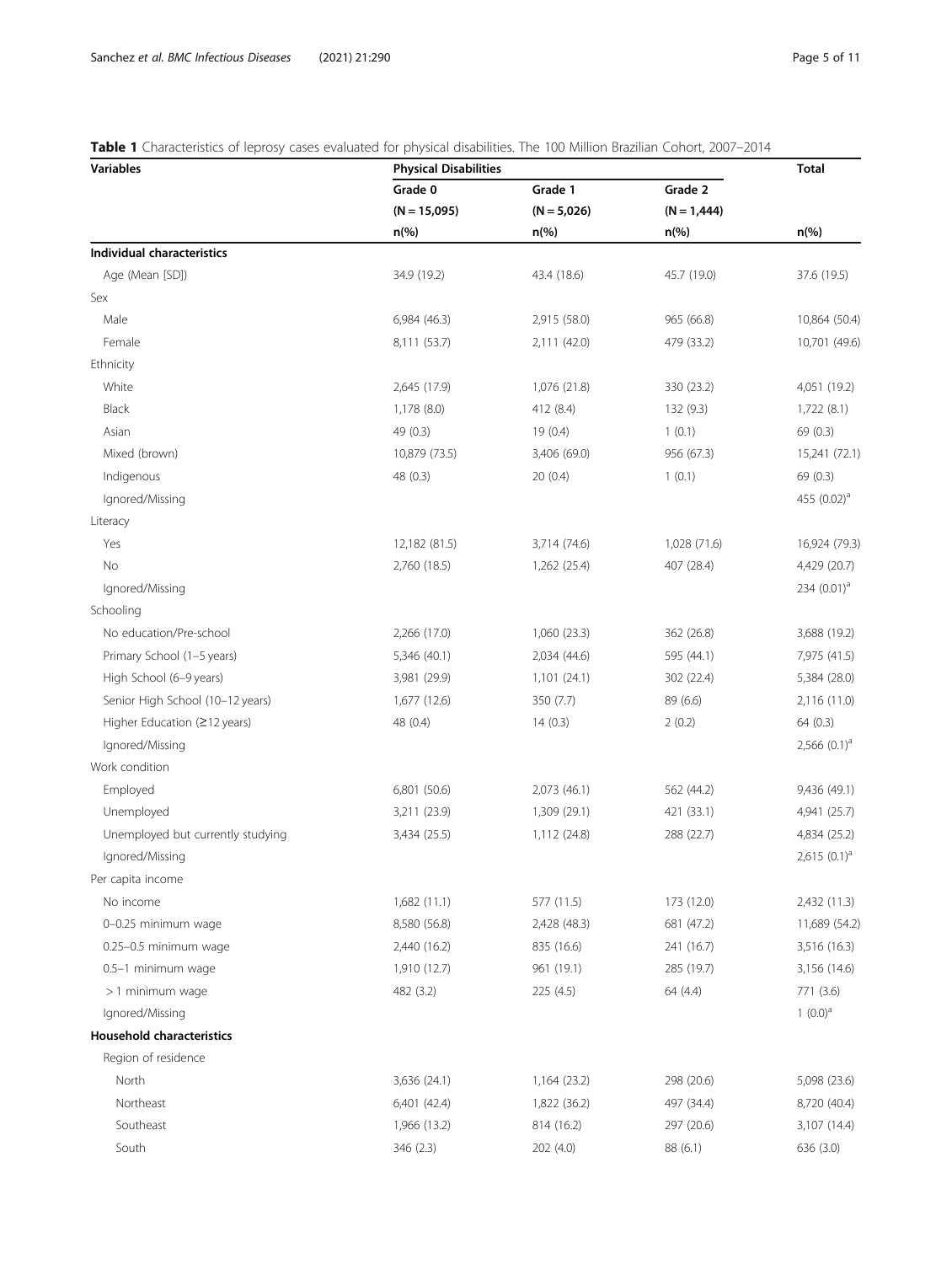# Table 1 Characteristics of leprosy cases evaluated for physical disabilities. The 100 Million Brazilian Cohort, 2007-2014 (Continued)

| <b>Variables</b>                      | <b>Physical Disabilities</b>         | <b>Total</b>             |                          |                         |
|---------------------------------------|--------------------------------------|--------------------------|--------------------------|-------------------------|
|                                       | Grade 0<br>$(N = 15,095)$<br>$n$ (%) | Grade 1<br>$(N = 5,026)$ | Grade 2<br>$(N = 1,444)$ |                         |
|                                       |                                      |                          |                          |                         |
| Midwest                               |                                      | 2,716 (18.0)             | 1,024 (20.4)             | 264 (18.3)              |
| Area of residence                     |                                      |                          |                          |                         |
| Urban                                 | 12,100 (80.2)                        | 3,894 (77.6)             | 1,128 (78.3)             | 17,122 (79.5)           |
| Rural                                 | 2,984 (19.8)                         | 1,125 (22.4)             | 312 (21.7)               | 4,421 (20.5)            |
| Ignored/Missing                       |                                      |                          |                          | 22 $(0.0)^a$            |
| Household density                     |                                      |                          |                          |                         |
| $\leq$ 0.5 inhab/room                 | 5,014 (33.7)                         | 2,141 (43.2)             | 619 (43.7)               | 7,774 (36.6)            |
| 0.5-0.75 inhab/room                   | 2,802 (18.8)                         | 848 (17.1)               | 230 (16.2)               | 3,880 (18.2)            |
| 0.75-1.00 inhab/room                  | 3,320 (22.3)                         | 970 (19.6)               | 253 (17.8)               | 4,543 (21.4)            |
| $> 1.00$ inhab/room                   | 3,754 (25.2)                         | 995 (20.1)               | 316 (22.3)               | 5,065 (23.8)            |
| Ignored/Missing                       |                                      |                          |                          | 338 (0.01)              |
| Construction material                 |                                      |                          |                          |                         |
| Bricks/Cement                         | 10,429 (70.0)                        | 3,347 (67.5)             | 975 (68.7)               | 14,751 (69.3)           |
| Wood/Taipa/Others                     | 4,473 (30.0)                         | 1,610 (32.5)             | 444 (31.3)               | 6,527 (30.7)            |
| Ignored/Missing                       |                                      |                          |                          | 318 $(0.01)^a$          |
| Water supply                          |                                      |                          |                          |                         |
| Public network (tap water)            | 10,171 (68.3)                        | 3,311 (66.8)             | 978 (68.9)               | 14,460 (68.0)           |
| Well/Natural source/Others            | 4,731 (31.7)                         | 1,646 (33.2)             | 441 (31.1)               | 6,818 (32.0)            |
| Ignored/Missing                       |                                      |                          |                          | 318 $(0.01)^a$          |
| Electricity                           |                                      |                          |                          |                         |
| Electricity with counter              | 13,566 (91.0)                        | 4,468 (90.1)             | 1,278 (90.1)             | 19,312 (90.8)           |
| Electricity without counter           | 1,336 (9.0)                          | 489 (9.9)                | 141 (9.9)                | 1,966 (9.2)             |
| Ignored/Missing                       |                                      |                          |                          | 318 $(0.01)^a$          |
| Waste disposal system                 |                                      |                          |                          |                         |
| Public network/Septic tank            | 4,823 (32.8)                         | 1,588 (32.6)             | 506 (36.5)               | 6,917 (33.0)            |
| Homemade tank/Ditch/Others            | 9,864 (67.2)                         | 3,285 (67.4)             | 879 (63.5)               | 14,028 (67.0)           |
| Ignored/Missing                       |                                      |                          |                          | 705 (0.03) <sup>a</sup> |
| Garbage disposal                      |                                      |                          |                          |                         |
| Public collection system              | 11,409 (76.6)                        | 3,654 (73.7)             | 1,070 (75.4)             | 16,133 (75.8)           |
| Burned/Buried/Outdoor disposal/Others | 3,494 (23.4)                         | 1,303 (26.3)             | 349 (24.6)               | 5,146 (24.2)            |
| Ignored/Missing                       |                                      |                          |                          | 317 $(0.01)^a$          |
| High-burden cluster municipality      |                                      |                          |                          |                         |
| No                                    | 5,148 (34.1)                         | 1,987 (39.5)             | 679 (47.0)               | 7,814 (36.2)            |
| Yes                                   | 9,947 (65.9)                         | 3,039 (60.5)             | 765 (53.0)               | 13,751 (63.8)           |
| <b>Clinical characteristics</b>       |                                      |                          |                          |                         |
| WHO operational classification        |                                      |                          |                          |                         |
| Paucibacillary                        | 7,698 (51.0)                         | 968 (19.3)               | 128 (8.9)                | 8,794 (40.8)            |
| Multibacillary                        | 7,396 (49.0)                         | 4,058 (80.7)             | 1,316 (91.1)             | 12,770 (59.2)           |
| Ignored/Missing                       |                                      |                          |                          | $3(0.0)^a$              |
| Presence of lesions                   |                                      |                          |                          |                         |
| No                                    | 9,123 (60.4)                         | 1,862 (37.0)             | 432 (29.9)               | 12,419 (51.9)           |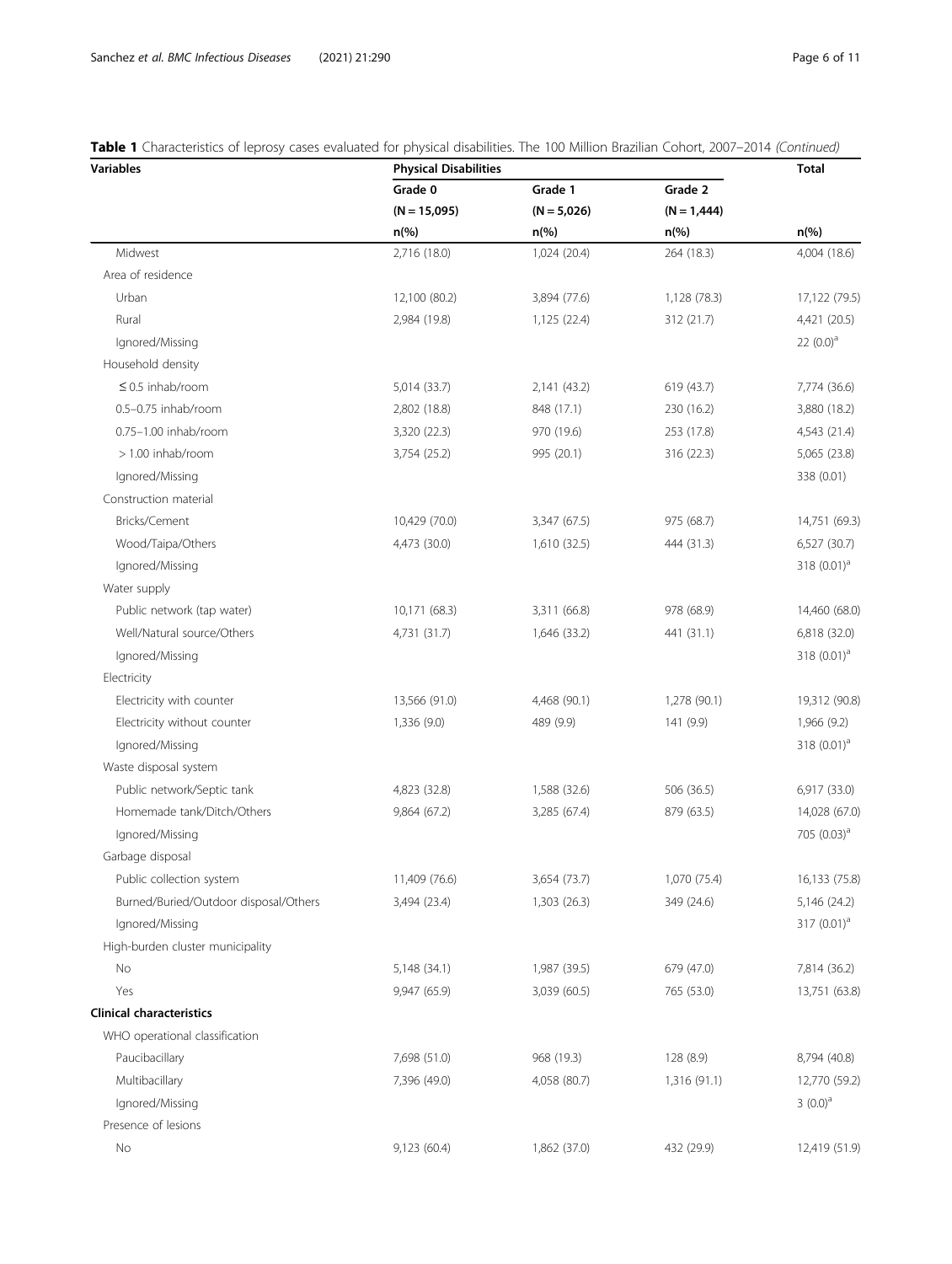| <b>Variables</b> | <b>Physical Disabilities</b>                |                                            |                                            | <b>Total</b>   |                 |              |              |             |               |
|------------------|---------------------------------------------|--------------------------------------------|--------------------------------------------|----------------|-----------------|--------------|--------------|-------------|---------------|
|                  | Grade 0<br>$(N = 15,095)$<br>$n\frac{9}{6}$ | Grade 1<br>$(N = 5,026)$<br>$n\frac{9}{6}$ | Grade 2<br>$(N = 1,444)$<br>$n\frac{9}{6}$ | $n\frac{6}{6}$ |                 |              |              |             |               |
|                  |                                             |                                            |                                            |                | Yes             | 5,940 (39.4) | 3,135 (62.4) | 1,004(69.5) | 11,419 (47.8) |
|                  |                                             |                                            |                                            |                | Ignored/Missing | 32(0.2)      | 29(0.6)      | 8(0.6)      | 73 $(0.3)^a$  |

Table 1 Characteristics of leprosy cases evaluated for physical disabilities. The 100 Million Brazilian Cohort, 2007–2014 (Continued)

<sup>a</sup>The percentage of ignored/missing data refers a part of the total

appeared to influence the odds of had G2D, specifically, no education/pre school (OR 1.91; 95%CI 1.44–2.53) and 1–5 years of education (OR 1.64; 95%CI 1.27–2.12). Being a MB leprosy case was also a risk factor (OR 8.22; 95%CI 6.51–10.38) to have G2D. However, being female (OR 0.61; 95%CI 0.53–0.70) and living in a highincidence cluster municipality (OR 0.67; 95%CI 0.58– 0.78) decreased the odds of presenting G2D at diagnosis. Protective effects were also observed for living in the North (OR 0.53; 95%CI 0.39–0.72), Northeast (OR 0.53; 95%CI 0.39–0.71) and Midwest regions (OR 0.50; 95%CI 0.36–0.68) (Table [2\)](#page-7-0).

# **Discussion**

This study investigated factors associated with leprosyrelated disability in a large Brazilian patient population of 21,565 new leprosy cases. Our results showed lower odds of having grade 1 or grade 2 physical disabilities associated with being a woman, living in the North, Northeast and Midwest regions or in high-incidence clusters, in urban areas, and increased household crowding. However, new leprosy cases aged over 15 years, with a lower levels of education, unemployed and with multibacillary leprosy had higher chances of presenting grade 1 or grade 2 physical disabilities at diagnosis.

The higher likelihood of leprosy-related disabilities found among those older than 15 years is similar to previous studies. In a hyperendemic area of the Midwest region of Brazil, the estimated risk ratio of G2D was 5.3 times higher among patients aged  $\geq$ 45 years [[16](#page-10-0)]. In the state of Minas Gerais, a retrospective study showed that age above 15 years was an important risk factor for the development of physical disability in leprosy patients as well [\[17\]](#page-10-0). A study of patients from the state of Maranhão showed a progressive increase in the chances of developing physical disability among those older than 15 years, ranging from 3 to 10.4 times higher risk [[18](#page-10-0)]. Considering that the duration of the disease is directly related to age and, given the chronic nature of the disease, increasing age may result in more advanced disabilities [\[17](#page-10-0), [19](#page-10-0)].

Regarding gender, some studies did not identify an association between gender and level of disability [[20](#page-10-0)–[22](#page-10-0)]. However, other studies reported higher grades of physical disability among male individuals with leprosy [[17](#page-10-0), [23\]](#page-10-0). Men are generally more exposed to M. leprae and have reduced contact with health care, which may delay diagnosis and increases the risk of developing physical disabilities [[24\]](#page-10-0). For the general population in Brazil, between 2012 and 2016, the detection rate of new cases with physical disability grade 2 was higher in males. This rate was 15.2 and 6.1 cases per 1 million among men and women, respectively [\[5](#page-9-0)]. Cultural factors may explain the difference by gender as women may be more likely to seek health care [[18\]](#page-10-0).

Our study also suggests that higher levels of education were negatively associated with the presence of physical disabilities at diagnosis, which is consistent with the literature [\[16](#page-10-0), [17](#page-10-0)]. Higher education has been shown to be associated with better understanding of the disease and, consequently, better access and utilization of health services. Regular treatment and evaluation, as well as selfcare, are aspects that may prevent the worsening of clinical manifestations [[17,](#page-10-0) [25\]](#page-10-0).

The fact that cases from the Northeast and the North regions were less likely to present G2D contrasts with the findings from Freitas and colleagues (2014) [\[26](#page-10-0)], which showed greater proportions of G2D in municipalities with higher incidence rates of leprosy. In their work, the explanation presented for this fact was that better surveillance was leading to a higher detection rate. And subsequently, this was leading to more G2D cases that were found by contact tracing. However, the areas with higher endemicity, in general, do not have a better structured surveillance and care system, as they are systematically poorer. The clusters are located in more vulnerable areas.

Therefore, this fact is likely due to a more sensitive health staff and surveillance system to case detection, therefore more capable of detecting leprosy cases earlier. Assuming that disability is a marker for late diagnosis, it is expected that regions of high endemicity will show a lower chance of patients presenting with grades 1 and 2 disability. G2D, as already mentioned, may indicate late diagnosis and a suboptimal surveillance system. According to Penna et al. (2009) [\[14](#page-10-0)], access to primary health care units has improved mainly in rural areas and small towns, improving the diagnosis of leprosy in the first decade of this century. Also, as her work emphasizes,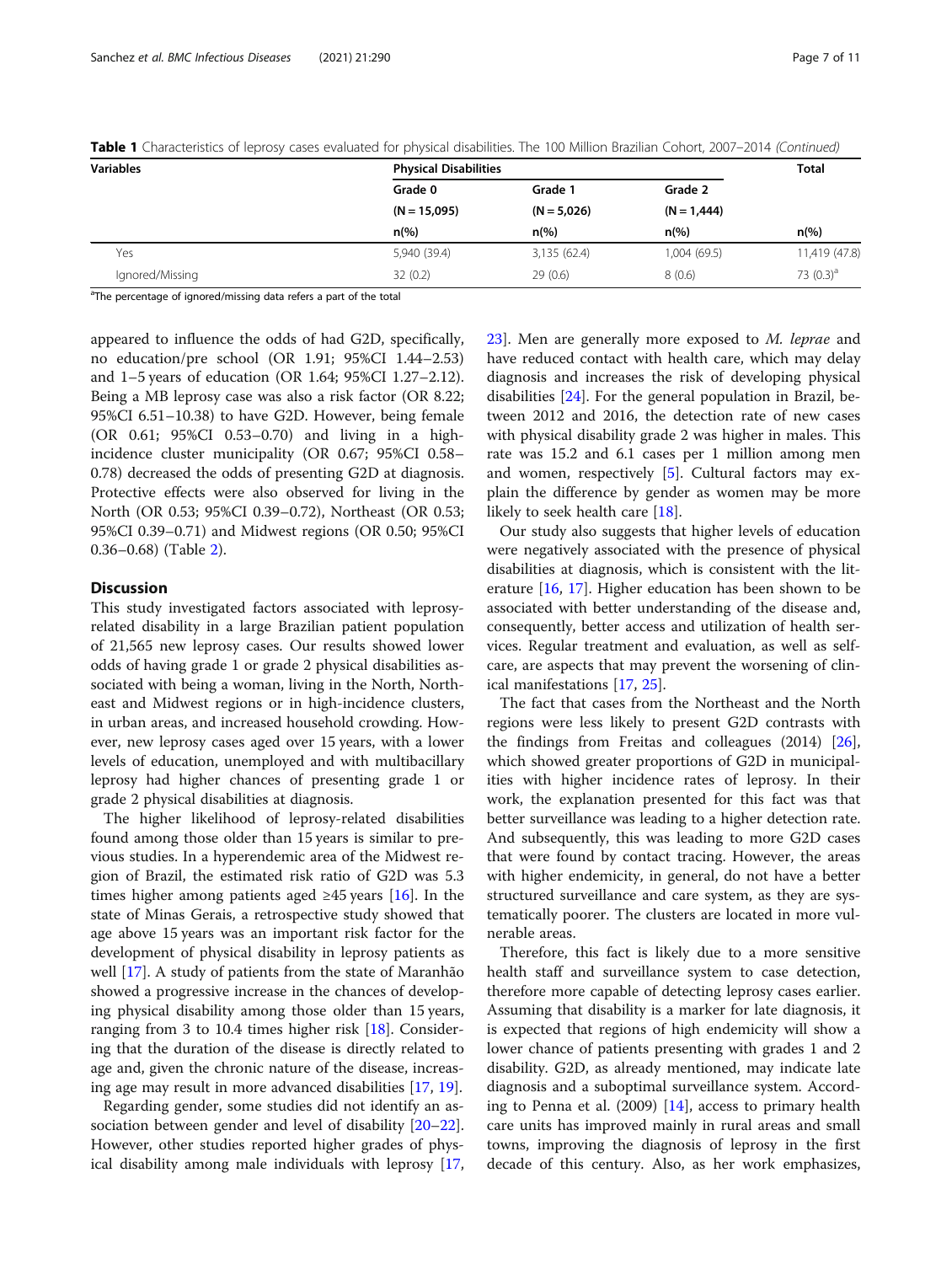# <span id="page-7-0"></span>Table 2 Univariate and adjusted analyses for grade of physical disabilities. The 100 Million Brazilian Cohort, 2007-2014

|                                   | Grade 1                                                        |                                                            | Grade 2                                       |                                           |
|-----------------------------------|----------------------------------------------------------------|------------------------------------------------------------|-----------------------------------------------|-------------------------------------------|
|                                   | $\mathsf{OR}_{\mathsf{crude}}^{a}$<br>(95%Cl)<br>$(N = 5,026)$ | $OR_{\text{adj}}^{\text{b,c}}$<br>(95%CI)<br>$(N = 5,026)$ | $\mathsf{OR}_{\mathsf{crude}}^{a}$<br>(95%CI) | $OR_{\text{adj}}^{\text{b,c}}$<br>(95%Cl) |
|                                   |                                                                |                                                            | $(N = 1,444)$                                 | $(N = 1,444)$                             |
| <b>Individual characteristics</b> |                                                                |                                                            |                                               |                                           |
| Age                               |                                                                |                                                            |                                               |                                           |
| Up to 15 years old                | 1.00                                                           | 1.00                                                       | 1.00                                          | 1.00                                      |
| > 15 years old                    | $3.41(3.01 - 3.87)$                                            | 2.39 (2.06-2.77)                                           | $3.28(2.63 - 4.11)$                           | $1.95(1.51 - 2.50)$                       |
| Sex                               |                                                                |                                                            |                                               |                                           |
| Male                              | 1.00                                                           | 1.00                                                       | 1.00                                          | 1.00                                      |
| Female                            | $0.62$ (0.58-0.66)                                             | $0.81$ (0.75-0.88)                                         | $0.48(0.38 - 0.48)$                           | $0.61$ $(0.53 - 0.70)$                    |
| Schooling                         |                                                                |                                                            |                                               |                                           |
| No education/Pre-school           | $1.60(0.86 - 2.94)$                                            | $1.64(1.40-1.93)$                                          | 3.83 (0.93-15.88)                             | $1.91(1.44 - 2.53)$                       |
| Primary School (1-5 years)        | $1.30(0.71 - 2.38)$                                            | 1.48 (1.28-1.70)                                           | $2.67(0.65 - 11.04)$                          | $1.64(1.27 - 2.12)$                       |
| High School (6-9 years)           | $0.95(0.52 - 1.74)$                                            | $1.28(1.10-1.48)$                                          | $1.82$ (0.44-7.55)                            | 1.31 (1.00-1.72)                          |
| Senior High School (10-12 years)  | $0.72$ $(0.39 - 1.32)$                                         |                                                            | $1.27(0.30 - 5.34)$                           |                                           |
| Higher Education (≥12 years)      | 1.00                                                           | 1.00                                                       | 1.00                                          | 1.00                                      |
| Work condition                    |                                                                |                                                            |                                               |                                           |
| Employed                          | 1.00                                                           | 1.00                                                       | 1.00                                          | 1.00                                      |
| Unemployed                        | $1.06(0.98 - 1.16)$                                            | 1.19 (1.06-1.32)                                           | $1.01(0.86 - 1.18)$                           | $1.47(1.23 - 1.74)$                       |
| Unemployed but currently studying | $1.34(1.23 - 1.45)$                                            | $1.13(1.03 - 1.24)$                                        | $1.59(1.39 - 1.81)$                           | $1.15(0.98 - 1.35)$                       |
| <b>Household characteristics</b>  |                                                                |                                                            |                                               |                                           |
| Region of residence               |                                                                |                                                            |                                               |                                           |
| North                             | $0.55(0.46 - 0.66)$                                            | $0.91(0.72 - 1.15)$                                        | $0.32$ $(0.25 - 0.42)$                        | $0.53(0.39 - 0.72)$                       |
| Northeast                         | $0.49(0.41 - 0.58)$                                            | $0.81(0.64 - 1.01)$                                        | $0.31(0.24 - 0.39)$                           | $0.53(0.39 - 0.71)$                       |
| Southeast                         | $0.70$ $(0.58 - 0.85)$                                         | $1.06(0.84 - 1.33)$                                        | $0.58(0.45 - 0.76)$                           | $0.80(0.59 - 1.08)$                       |
| South                             | 1.00                                                           | 1.00                                                       | 1.00                                          | 1.00                                      |
| Midwest                           | $0.65(0.54 - 0.78)$                                            | $0.86$ $(0.68 - 1.09)$                                     | $0.38(0.29 - 0.49)$                           | $0.50(0.36 - 0.68)$                       |
| Area of residence                 |                                                                |                                                            |                                               |                                           |
| Urban                             | 1.00                                                           | 1.00                                                       | 1.00                                          | 1.00                                      |
| Rural                             | $1.17(1.08 - 1.27)$                                            | $1.14(1.04 - 1.26)$                                        | 1.12 (0.98-1.28)                              | $1.05(0.89 - 1.24)$                       |
| Household density                 |                                                                |                                                            |                                               |                                           |
| $\leq$ 0.5 inhab/room             | 1.00                                                           | 1.00                                                       | 1.00                                          | 1.00                                      |
| 0.5-0.75 inhab/room               | $0.71(0.65 - 0.78)$                                            | $0.87(0.78 - 0.98)$                                        | $0.66$ $(0.57 - 0.78)$                        | $0.96(0.80 - 1.16)$                       |
| 0.75-1.00 inhab/room              | $0.68$ $(0.63 - 0.75)$                                         | $0.87(0.78 - 0.97)$                                        | $0.62$ $(0.53 - 072)$                         | $0.85(0.71 - 1.03)$                       |
| $> 1.00$ inhab/room               | $0.62$ $(0.57 - 0.68)$                                         | $0.79(0.71 - 0.88)$                                        | $0.68(0.59 - 0.79)$                           | $1.04(0.87 - 1.23)$                       |
| High-burden cluster municipality  |                                                                |                                                            |                                               |                                           |
| No                                | 1.00                                                           | 1.00                                                       | 1.00                                          | 1.00                                      |
| Yes                               | $0.79(0.74 - 0.85)$                                            | $0.85(0.78 - 0.93)$                                        | $0.58(0.52 - 0.65)$                           | $0.67(0.58 - 0.78)$                       |
| <b>Clinical characteristics</b>   |                                                                |                                                            |                                               |                                           |
| WHO operational classification    |                                                                |                                                            |                                               |                                           |
| Paucibacillary                    | 1.00                                                           | 1.00                                                       | 1.00                                          | 1.00                                      |
| Multibacillary                    | 4.36 (4.04-4.71)                                               | 3.50 (3.13-3.92)                                           | 10.70 (8.90-12.87)                            | $8.22(6.51 - 10.38)$                      |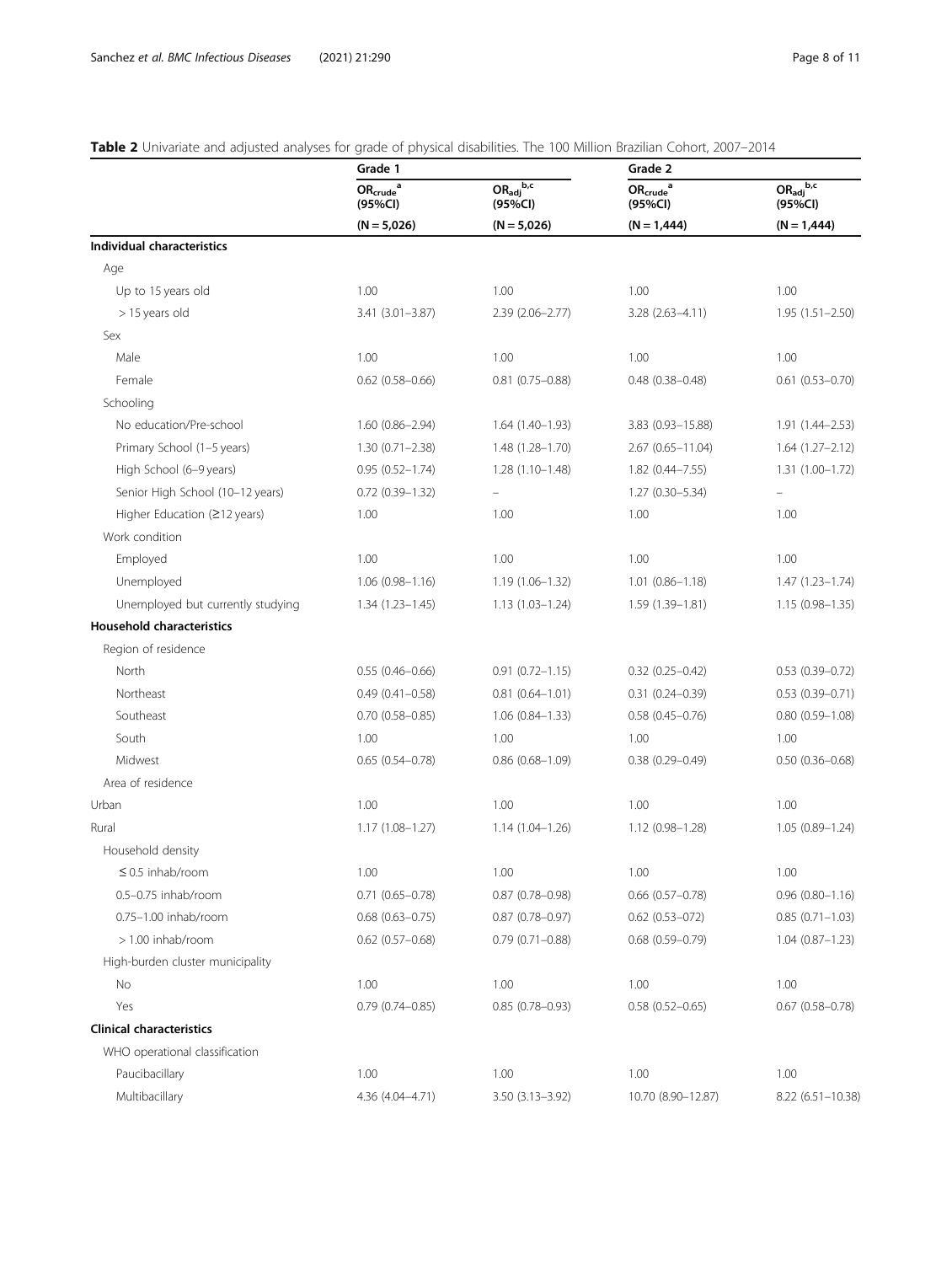|                     | Grade 1                   |                                           | Grade 2                   |                                           |
|---------------------|---------------------------|-------------------------------------------|---------------------------|-------------------------------------------|
|                     | $OR_{crude}^a$<br>(95%CI) | $OR_{\text{adj}}^{\text{b,c}}$<br>(95%Cl) | $OR_{crude}^a$<br>(95%CI) | $OR_{\text{adj}}^{\text{b,c}}$<br>(95%CI) |
|                     | $(N = 5,026)$             | $(N = 5,026)$                             | $(N = 1,444)$             | $(N = 1,444)$                             |
| Presence of lesions |                           |                                           |                           |                                           |
| No                  | 1.00                      | 1.00                                      | 1.00                      | 1.00                                      |
| Yes                 | $2.56(2.38 - 2.76)$       | $1.12(1.02 - 1.24)$                       | $3.44(3.15 - 3.93)$       | $1.03(0.88 - 1.20)$                       |

Table 2 Univariate and adjusted analyses for grade of physical disabilities. The 100 Million Brazilian Cohort, 2007–2014 (Continued)

<sup>a</sup>Univariate logistic regression model accounting for household cluster

b Final model of multinomial logistic regression accounting for household cluster with exclusion of the missing data

<sup>c</sup>For all the tests and for permanence of the variables in the final model was used the significance level of 5%

there is a cultural component related to the presence of skin lesions in populations that are used to seeing this type of clinical manifestation of the disease (i.e., in highly endemic areas), coupled with health-seeking behavior among these individuals.

The study by Freitas et al. (2014) [[26](#page-10-0)] looked at risk factors and identified a high new case detection rate in the Midwest and North regions compared to the South, large cities and greater urbanization, median and high illiteracy rate, income inequality (Gini index), hosehold' crowding, worse sanitation condition, and percentage of cases with grade 2 disability. Differences between these findings and our results may stem from the fact that our study focused on G2D at diagnosis, which does not necessarily mirror risk factors for higher incidence or new case detection rate. As we are hypothesizing, high incidence and detection of disabilities may be influenced by different factors. It is technically difficult to separate short- and long-term effects of increased surveillance [[8\]](#page-9-0).

The association between the proportion of multibacillary leprosy and presentation of G2D has been shown in the past [[16,](#page-10-0) [27](#page-10-0), [28](#page-10-0)]. Studies conducted in some Brazilian municipalities indicate that at the time of diagnosis, educational level and operational classification are statistically associated with the development of physical disabilities. It is emphasized that multibacillary patients are twice more likely to develop sequelae than paucibacillary patients [[29\]](#page-10-0).

Our study has several strengths. Although there are studies addressing leprosy related disabilities, (i) our large sample size and extensive follow up period allowed us to evaluate determinants of leprosy-related physical disabilities to an extent that is rarely possible; (ii) this study linked data from over 100 million individuals and was able to assess factors associated with physical disability in an unprecedented way; (iii) additionally, using administrative databases linkage we also were able to evaluate a wider range of variables available in CadÚnico and; (iv) unlike other studies, we analyzed the most vulnerable fraction of the Brazilian population, for whom biological and povertyrelated risk factors for leprosy overlap.

Nevertheless, our study has some limitations. The use of secondary data originated from routine surveillance activities always brings the issue of completeness of information. We did not have complete information on disability evaluation at diagnosis ( $n = 1557$ ) and at discharge. The latter was poorly collected to an extent that did not allow us to use that timepoint in the analysis. Efforts should be undertaken to stress the importance of performing this evaluation at discharge and record it in the information systems. Other factors associated with disability were not available in our database and therefore, could not be assessed, such as health services characteristics and patients' perception and knowledge about leprosy. In addition, although there is biological plausibility and references showing the association between leprosy reactions and presentation of disability [\[25,](#page-10-0) [27](#page-10-0)], this information was not obtained in our study population at time of diagnosis. Reactions are reported in the system only when the episode happens during the course of treatment, and this precludes us from assessing this topic in our study.

# Conclusion

The findings suggest that the development of leprosyrelated physical disabilities remains a public health problem, mainly for those with severe clinical features and worse socioeconomic conditions. Early diagnosis is paramount to decrease the incidence of disabilities and focus should be given to younger patients, considering these individuals are of working age. Our study points to the need for strengthening control actions in non-endemic areas in Brazil, where cases may be missed when presented at early stages in the course of infection. Besides, social protection policies and initiatives are key to lead us to effective leprosy control – evidence that has been put forth a century ago [[30\]](#page-10-0) and yet remains valid. Future research should study disability-related socioeconomic and clinical factors at the end of treatment and explore if the findings from this work will hold among relapses or reinfections.

#### Abbreviations

95%CI: Confidence Interval of 95%; BBSRC: Biotechnology and Biological Sciences Research Council; CadÚnico: Cadastro Único para Programas Sociais;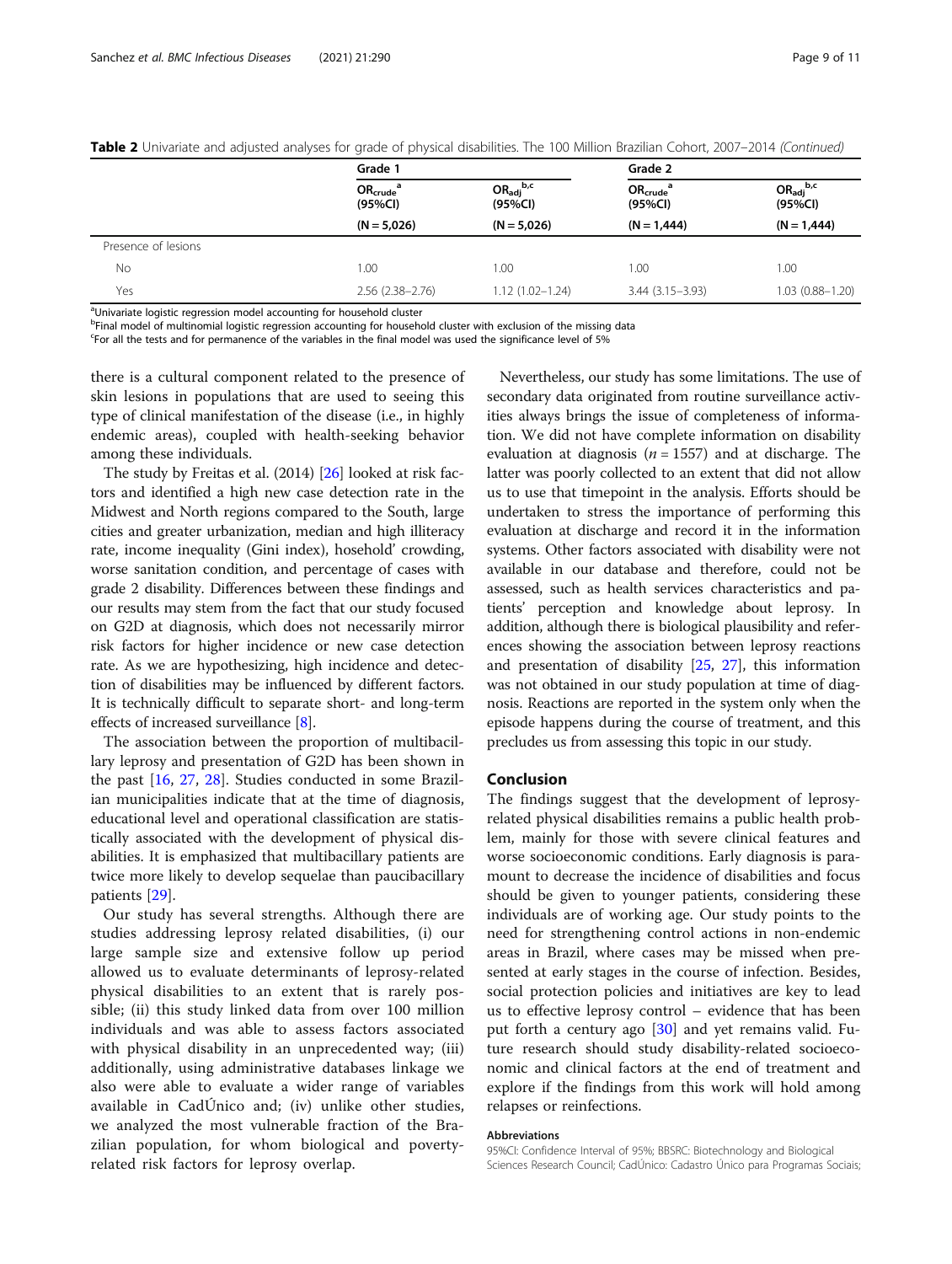<span id="page-9-0"></span>Cidacs: Centro de Integração de Dados e Conhecimentos para Saúde; CNPq: Conselho Nacional de Desenvolvimento Científico e Tecnológico; CONFAP: Conselho Nacional das Fundações Estaduais de Amparo à Pesquisa; ESRC: Economic and Social Research Council; FAPDF: Fundação de Apoio à Pesquisa do Distrito Federal; G0D: Grade 0 disability; G1D: Grade 1 disability; G2D: Grade 2 disability; M. leprae: Mycobacterium leprae; MB: Multibacillary; MRC: Medical Research Council; OR: Odds Ratio; PB: Paucibacillary; SINA N: Sistema de Informação de Agravos de Notificação; WHO: World Health **Organization** 

# Acknowledgements

Not Applicable.

#### Authors' contributions

MNS participated in the study conceptualization, investigation, formal analysis and visualization, writing of the original draft, interpretation of the results and revision and editing of the final version of the manuscript. JSN participated in the study conceptualization, investigation, formal analysis and visualization, writing of the original draft, interpretation of the results and revision and editing of the final version of the manuscript. She also participated in the supervision and funding acquisition. JMP participated in the investigation, formal analysis and visualization, interpretation of the results and revision and editing of the final version of the manuscript. AAM participated in the investigation, formal analysis and visualization, interpretation of results and revision and editing of the final version of the manuscript. MYI participated in the investigation, interpretation of results and revision and editing of the final version of the manuscript. CSST participated in formal analysis and visualization, interpretation of the results and revision and editing of the final version of the manuscript. MLFP participated in the interpretation of the results and revision and editing of the final version of the manuscript. She also participated in the supervision and funding acquisition. LS participated in the interpretation of the results and revision and editing of the final version of the manuscript. LCR participated in the study conceptualization, interpretation of the results and revision and editing of the final version of the manuscript. She also participated in the supervision and funding acquisition. MLB participated in the study conceptualization, interpretation of the results and revision and editing of the final version of the manuscript. He also participated in the supervision and funding acquisition. EBB participated in the study conceptualization, investigation, formal analysis and visualization, interpretation of the results and revision and editing of the final version of the manuscript. GOP participated in the study conceptualization, interpretation of the results and revision and editing of the final version of the manuscript. He also participated in the supervision and funding acquisition. All authors read and approved the final manuscript.

# Funding

This study was funded by the Medical Research Council (MRC) (MR/N017250/ 1), CONFAP/ESRC/MRC/BBSRC/CNPq/FAPDF 2015 – Neglected Tropical Diseases (FAP-DF 193.000.008/2016) to G.O.P and the Wellcome Trust (Grant 202912/Z/16/Z). The funders had no role in the design, data collection, analysis, interpretation, or writing of this article.

#### Availability of data and materials

The data that support the findings of this study are available from Center of Data and Knowledge Integration for Health (Cidacs – [https://cidacs.bahia.](https://cidacs.bahia.fiocruz.br/) [fiocruz.br/\)](https://cidacs.bahia.fiocruz.br/) but restrictions apply to the availability of these data, which were used under license for the current study, and so are not publicly available. Data are however available from the authors upon reasonable request and with permission of Cidacs.

# Ethics approval and consent to participate

This study was performed under the international (Helsinki), Brazilian and UK research regulations and was approved by the Three Ethics Committee of Research: (i) University of Brasília (1.822.125), (ii) Instituto Gonçalo Muniz - Fiocruz (1.612.302) and (iii) London School of Hygiene and Tropical Medicine's Research Committee (10580–1). We declare that the data used in this study we extracted from a de-identified dataset before its use. For this investigation, the Ministry of Health and the Ministry of Social Development formally shared raw data to CIDACS in order to perform data linkage, which in turn allowed this study to be carried out. Both Ministries have strict

requirements to provide Centers with identified data for linkage, which were fulfilled by CIDACS. Researchers, nevertheless, receive de-identified data to work with, preserving anonimity of patients.

# Consent for publication

Not applicable.

#### Competing interests

The authors declare that they have no competing interests.

#### Author details

<sup>1</sup>Núcleo de Medicina Tropical, Universidade de Brasília, Avenida L3 Norte, s/ n°, Campus Universitário Darcy Ribeiro, Gleba A, Brasília, Distrito Federal CEP 70297-400, Brazil. <sup>2</sup> Centro de Integração de Dados e Conhecimentos para Saúde (Cidacs), Fundação Oswaldo Cruz, Rua Mundo, s/n° Parque Tecnológico da Bahia - Trobogy, Salvador CEP 41745-715, Brazil. <sup>3</sup>Instituto de Saúde Coletiva, Universidade Federal da Bahia, Rua Basílio da Gama, s/n° - Canela, Salvador, Bahia CEP 40110-040, Brazil. <sup>4</sup>Departamento de Estatística Universidade Federal Bahia, Rua Barão de Jeremoabo, s/n° - Ondina, Salvador, Bahia CEP 40170-115, Brazil. <sup>5</sup>Departamento de Epidemiologia e Bioestatística, Universidade Federal Fluminense, Bloco do Hospital Universitário Antônio Pedro (Huap) – 3° andar, Rua Marquês do Paraná, 303, Centro, Niterói, Rio de Janeiro CEP 24030-210, Brazil. <sup>6</sup>Department of Non-Communicable Disease Epidemiology, London School of Hygiene & Tropical Medicine, Keppel Street, London WC1E 7HT, UK. <sup>7</sup>Health Data Research (HDR), London, UK. <sup>8</sup>Department of Infectious Disease Epidemiology, London School of Hygiene & Tropical Medicine, Keppel Street, London WC1E 7HT, UK. <sup>9</sup>Escola Fiocruz de Governo, Fiocruz Brasília. Avenida L3 Norte, s/n°, Campus Universitário Darcy Ribeiro, Gleba A, Brasília, Distrito Federal CEP 70904-130, Brazil.

# Received: 22 May 2020 Accepted: 28 January 2021 Published online: 22 March 2021

#### References

- 1. Wilder-Smith EP, Van Brakel WH. Nerve damage in leprosy and its management. Nat Clin Pract Neurol. 2008;4(12):656–63.
- 2. Wilder-Smith A, Kurniasari I, Kusumawardhani L, Kasim M, Beise K, Yulihane R, et al. Disability in people affected by leprosy: the role of impairment, activity, social participation, stigma and discrimination. Glob Health Action. 2012;5(1):18394.
- 3. Brasil. Ministério da Saúde. Secretaria de Vigilância em Saúde. Diretrizes para vigilância, atenção e eliminacao da hanseníase como problema de saúde pública: manual técnico-operacional. 2016. Available in: [http://portalsaude.](http://portalsaude.saude.gov.br/images/pdf/2016/fevereiro/04/diretrizes-eliminacao-hanseniase-4fev16-web.pdf) [saude.gov.br/images/pdf/2016/fevereiro/04/diretrizes-eliminacao](http://portalsaude.saude.gov.br/images/pdf/2016/fevereiro/04/diretrizes-eliminacao-hanseniase-4fev16-web.pdf)[hanseniase-4fev16-web.pdf.](http://portalsaude.saude.gov.br/images/pdf/2016/fevereiro/04/diretrizes-eliminacao-hanseniase-4fev16-web.pdf) Accessed 31 Mar 2020.
- 4. World Health Organization, Regional Office for South-East Asia. Global Leprosy Strategy 2016–2020: Accelerating towards a leprosy-free world. WHO Regional Office for South-East Asia: WHO; 2016. Available in: [https://](https://apps.who.int/iris/handle/10665/208824) [apps.who.int/iris/handle/10665/208824](https://apps.who.int/iris/handle/10665/208824).
- 5. Brasil. Ministério da Saúde. Boletim Epidemiológico. Caracterização da situação epidemiológica da hanseníase e diferenças por sexo, Brasil, 2012– 2016. Ministério da Saúde. 2018;49:1–12. Available in: [http://portalarquivos2.](http://portalarquivos2.saude.gov.br/images/pdf/2018/janeiro/31/2018-004-Hanseniase-publicacao.pdf) [saude.gov.br/images/pdf/2018/janeiro/31/2018-004-Hanseniase-publicacao.](http://portalarquivos2.saude.gov.br/images/pdf/2018/janeiro/31/2018-004-Hanseniase-publicacao.pdf) [pdf](http://portalarquivos2.saude.gov.br/images/pdf/2018/janeiro/31/2018-004-Hanseniase-publicacao.pdf). Accessed 31 Mar 2020.
- 6. Oliveira MLW, Grossi MAF, Oliveira CF, Sena NSA, Daxbacher E, Penna GO. Commitment to reducing disability: the Brazilian experience. Lepr Rev. 2010; 81(4):342–5.
- 7. MCA V, Nery JS, Paixão ES, Freitas de Andrade KV, Oliveira Penna G, Teixeira MG. Leprosy in children under 15 years of age in Brazil: A systematic review of the literature. PLoS Negl Trop Dis. 2018;12(10):e0006788.
- 8. Nery JS, Ramond A, Pescarini JM, Alves A, Strina A, Ichihara MY, et al. Socioeconomic determinants of leprosy new case detection in the 100 million Brazilian cohort: a population-based linkage study. Lancet Glob Heal. 2019;7(9):e1226–36.
- 9. Andrade KVF, Nery JS, Pescarini JM, Ramond A, Souza Teles Santos CA, Ichihara MY, et al. Geographic and socioeconomic factors associated with leprosy treatment default: An analysis from the 100 Million Brazilian Cohort. PLoS Negl Trop Dis. 2019;13(9):e0007714.